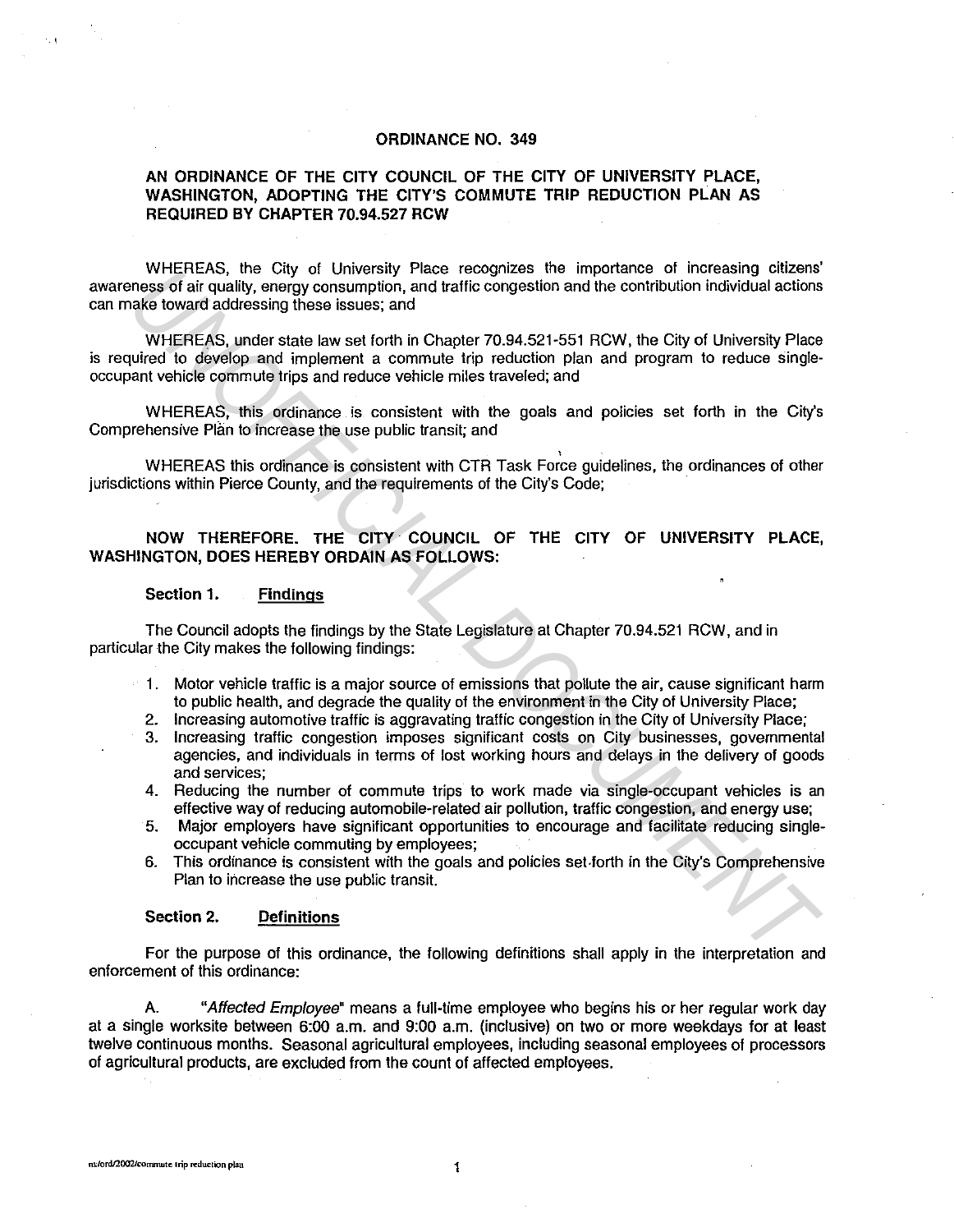B. "Affected Employer' means an employer that employs one hundred (100) or more fulltime employees at a single worksite who are scheduled to begin their regular work day between 6:00 a.m. and 9:00 a.m. (inclusive) on two or more weekdays for at least twelve continuous months. Construction worksites, when the expected duration of the construction is less than two years, are excluded from this definition. (Also see definition of employer.)

C. "Alternative Mode" means any means of commute transportation other than that in which the single-occupant motor vehicle is the dominant mode, including telecommuting and compressed work weeks if they result in reducing commute trips.

D. "Alternative Work Schedules" mean programs such as compressed work weeks that eliminate work trips for affected employees.

E. "Base Year' means the period on which goals for vehicle miles traveled (VMT) per employee and proportion of single-occupant vehicle (SOV) trips shall be based.

F. "Carpool' means a motor vehicle occupied by two (2) to six (6) people traveling together for their commute trip that results in the reduction of a minimum of one motor vehicle commute trip.

G. "City' means the City of University Place.

H. "Commute Trips" mean trips made from a worker's home to a worksite with a regularly scheduled arrival time of 6:00 a.m. to 9:00 a.m. (inclusive) on weekdays.

I. "CTR Plan" means the City's plan, as set forth in this ordinance to regulate and administer the commute trip reduction (CTR) programs of affected employers within its jurisdiction.

J. "CTR Program" means an employer's strategies to reduce affected employees' SOV use and VMT per employee.

K. "CTR Zone" means an area, such as a census tract or combination of census tracts, within Pierce County characterized by similar employment density, population density, level of transit service, parking availability, access to high occupancy vehicle facilities, and other factors that are determined to affect the level of SOV commuting.

L. "Commuter Matching Service" means a system that assists in matching commuters for the purpose of commuting together.

M. "Compressed Work Week" means an alternative work schedule, in accordance with employer policy, that regularly allows a full-time employee to eliminate at least one work day every two weeks by working longer hours during the remaining days, resulting in fewer commute trips by the employee. This definition is primarily intended to include weekly and bi-weekly arrangements, the most typical being four 10-hour days or 80 hours in nine days, but may also include other arrangements. · **ID.** The Work Schedules" mean such as compressed work weeks the main profit of the main profit of a state of the main profit of the main profit of the main the proof. The main the profit of the main state of the main sta

N. "Custom Bus/Buspool' means a commuter bus service arranged specifically to transport employees to work.

0. "Dominant Mode" means the mode of travel used for the greatest distance of a commute trip.

"Employee" means anyone who receives financial or other remuneration in exchange for work provided to an employer, including owners or partners of the employer.

Q. "Employer' means a sole proprietorship, partnership, corporation, unincorporated association, cooperative, joint venture, agency, department, district, or other individual or entity, whether public, non-profit, or private, that employs workers.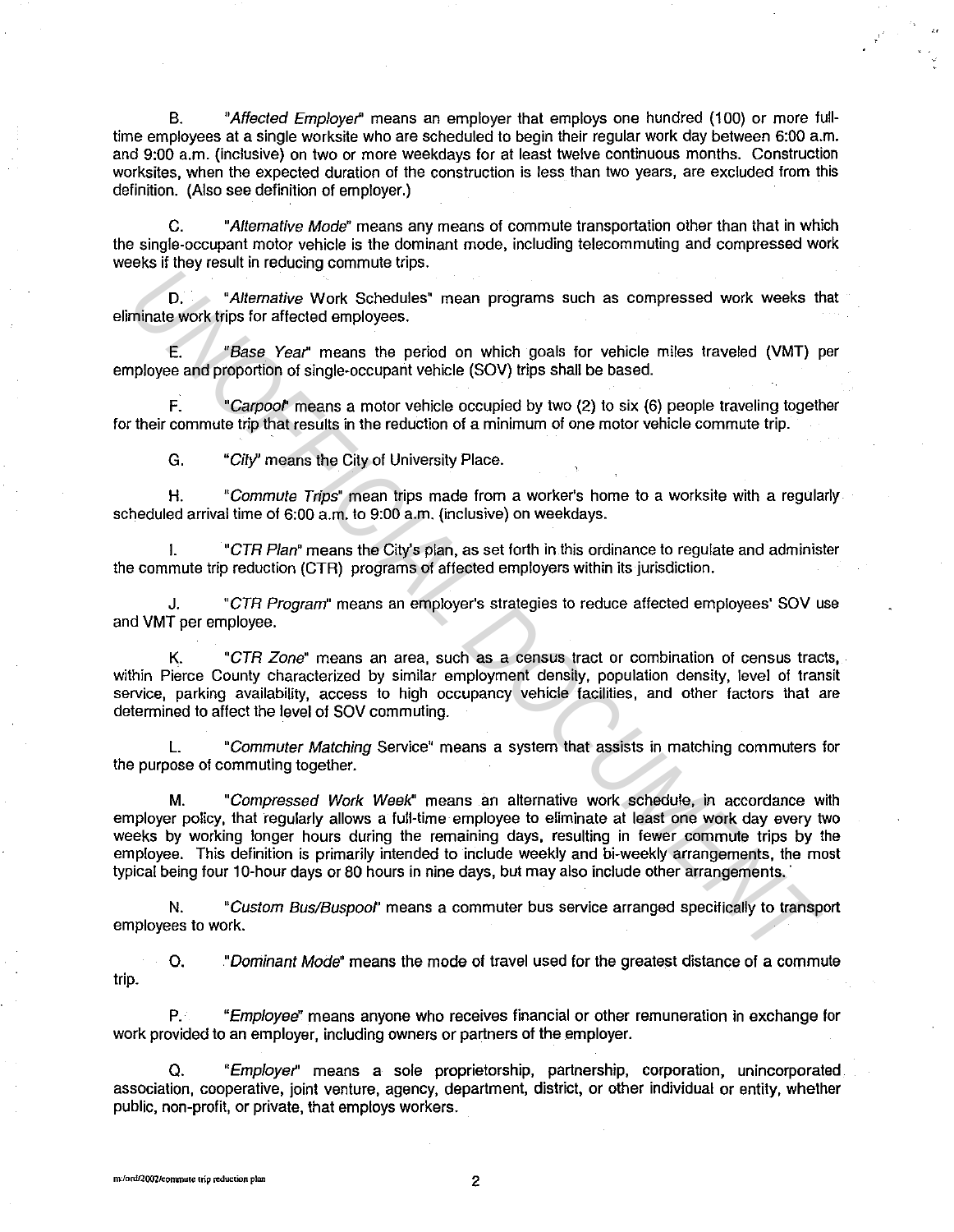R. "Exemption" means a waiver from any or all CTR program requirements granted to an employer by the City based on unique conditions that apply to the employer or employment site.

S. "Flex-Time" is an employer policy allowing individual employees some flexibility in choosing the time, but not the number, of their working hours to facilitate the use of alternative modes.

T. "Full-Time Employee" means a person, other than an independent contractor, scheduled to be employed on a continuous basis for 52 weeks for an average of at least 35 hours per week.

U. "Good Faith Effort" means that an employer has met the minimum requirements identified in RCW 70.94.531 and this ordinance, and is working collaboratively with the City to continue its existing CTR program or is developing and implementing program modifications likely to result in improvements to its CTR program over an agreed-upon length of time. U. Cood Faith Effort means that an employee the the minimum requirements and a model in FCW to continue the minimum cequirements of GTR program or is developing and implementing CTR program or is developing in the minimum

V. "Implementation" means active pursuit by an employer of the CTR goals of RCW 70.94.521-551 and this ordinance as evidenced by appointment of a transportation coordinator, distribution of information to employees regarding alternatives to SOV commuting, and commencement of other measures according to its approved CTR program and schedule.

W. "Mode" means the means of transportation used by employees, such as single-occupant motor vehicle, rideshare vehicle (carpool, vanpool), transit, ferry, bicycle, walking, compressed work schedule and telecommuting..

X. "Notice" means written communication delivered via the United States Postal Service with receipt deemed accepted three days following the day on which the notice was deposited with the Postal Service unless the third day falls on a weekend or legal holiday in which case the notice is deemed accepted the day after the weekend or legal holiday.

Y. "Peak Period' means the hours from 6:00 a.m. to 9:00 a.m. (inclusive), Monday through Friday, except legal holidays.

Z. "Peak Period Trip" means any employee trip that delivers the employee to begin his or her regular workday between 6:00 a.m. and 9:00 a.m. (inclusive), Monday through Friday, except legal holidays.

AA. "Proportion of Single-Occupant Vehicle Trips" or "SOV Rate" means the number of commute trips over a set period made by affected employees in SOVs divided by the number of potential trips taken by affected employees working during that period.

BB. "Single-Occupant Vehicle (SOV)" means a motor vehicle occupied by one (1) employee for commute purposes, including a motorcycle.

CC. "Single-Occupant Vehicle (SOV) Trips" means commute trips made by affected employees in SOVs.

DD. "Single Worksite" means a building or group of buildings on physically contiguous parcels of land or on parcels separated solely by private or public roadways or rights-of-way occupied by one or more affected employers.

EE. "Telecommuting'' means the use of telephones, computers, or other similar technology to permit an employee to work from home, eliminating a commute trip, or to work from a work place closer to home, reducing the distance traveled in a commute trip by at least hall.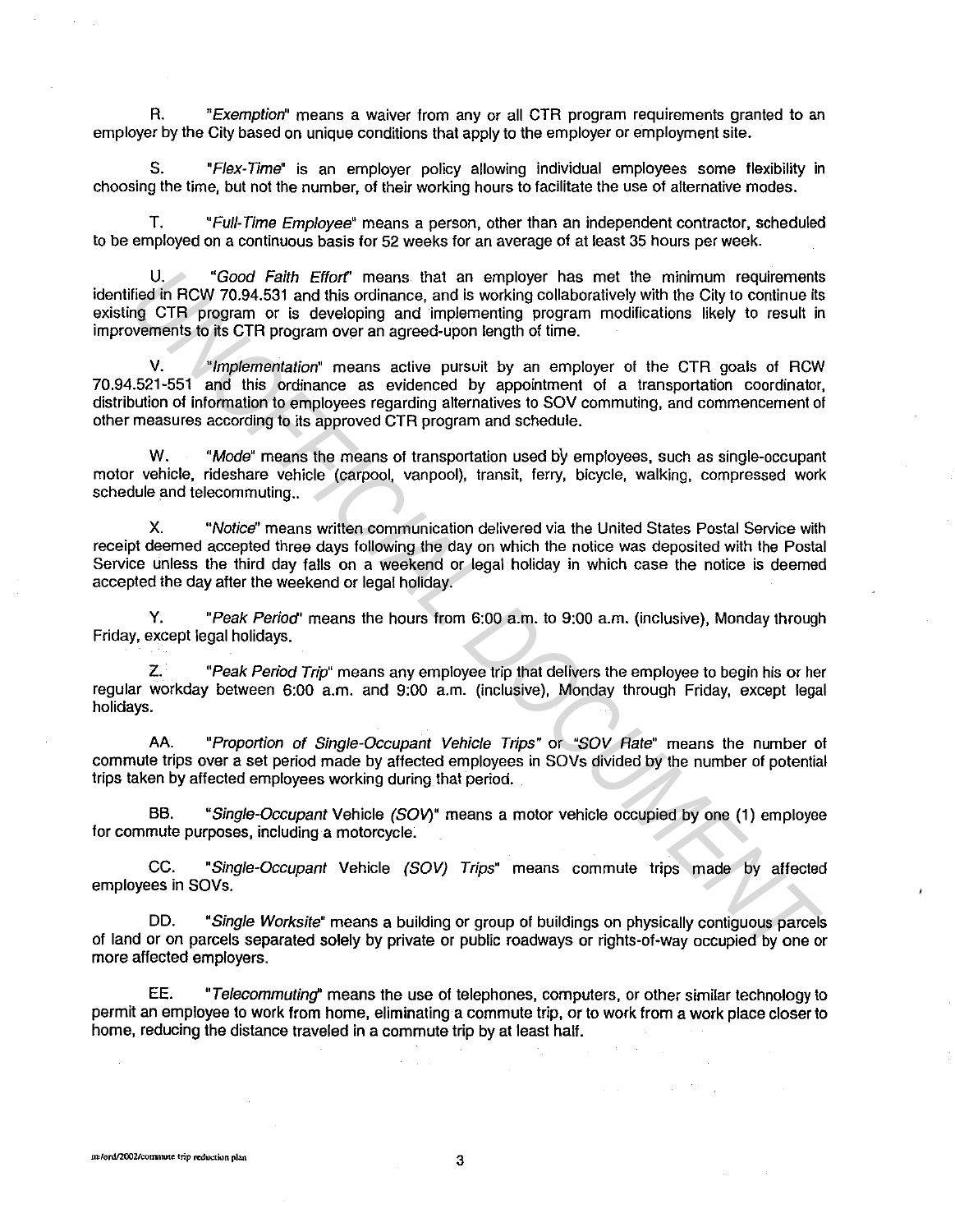FF. "Transir' means a multiple-occupant vehicle operated on a for-hire, shared-ride basis, including bus, ferry, rail, shared-ride taxi, shuttle bus, or vanpool. A transit trip counts as zero (0) vehicle trips.

GG. "Transportation Demand Management (TOM)" means a broad range of strategies that are primarily intended to reduce and reshape demand on the transportation system.

HH. "Transportation Management Organization (TMO)" means a group of employers or an association representing a group of employers in a defined geographic area. A TMO may represent employers within specific city limits or may have a sphere of influence that extends beyond city limits.

II. "Vanpool' means a vehicle occupied by from seven (7) to fifteen (15) people traveling together for their commute trip that results in the reduction of a minimum of one motor vehicle trip. A vanpool trip counts as zero (0) vehicle trips.

JJ. "Vehicle Miles Traveled (VMT) Per Employee" means the sum of the individual vehicle commute trip lengths in miles made by affected employees over a set period divided by the number of affected employees during that period.

KK. "Week'' means a seven-day calendar period starting on Monday and continuing through Sunday.

LL. "Weekday" means any day of the week except Saturday or Sunday.

MM. "Writing," "Written," or "In Writing" means original signed and dated documents. Facsimile (fax) transmissions are a temporary notice of action that must be followed by the original signed and dated document via mail or delivery.

Section 3. Designation of CTR zones and base year values

All affected employers are located in the CTR Zone known as the "Rural Pierce County CTR Zone" as shown in Attachment A. The base year value of this zone for the proportion of SOV trips shall be 90% in accordance with the CTR Plan for Pierce County. The base year value for VMT per employee shall be set at 7.7 miles in accordance with the CTR plan for Pierce County. The base year values shall be reduced by the amounts and dates specified in the CTR Goals listed in Section 4 of this ordinance for all affected employers within this zone. **Examining a group of unipropes and a density group of uniproperation and the CIFI Roman CHI and the CIFI Amondation of the metal specific the first connume trip that results in the reduction of a minimum of one motor vehi** 

#### Section 4. Commute Trip Reduction Goals

Employers affected by this ordinance are to achieve the following reductions from "base year values" in VMT per employee as well as in the proportion of SOV rate as determined by the base year values for the Rural Pierce County CTR Zone, or through a base year survey conducted at the worksite.

- A. 15% after two years
- B. 20% after four years
- C. 25% after six years
- D. 35% after twelve years

#### Section 5. Responsible City Official

The City's Public Works Director, acting in consultation with the City's Administrative Services Director, shall be responsible for implementing this ordinance and the CTR plan. The Public Works Director shall have the authority to issue such rules and administrative procedures as are necessary to implement the provisions of this ordinance. The Administrative Services Director is hereby designated the City's internal transportation coordinator.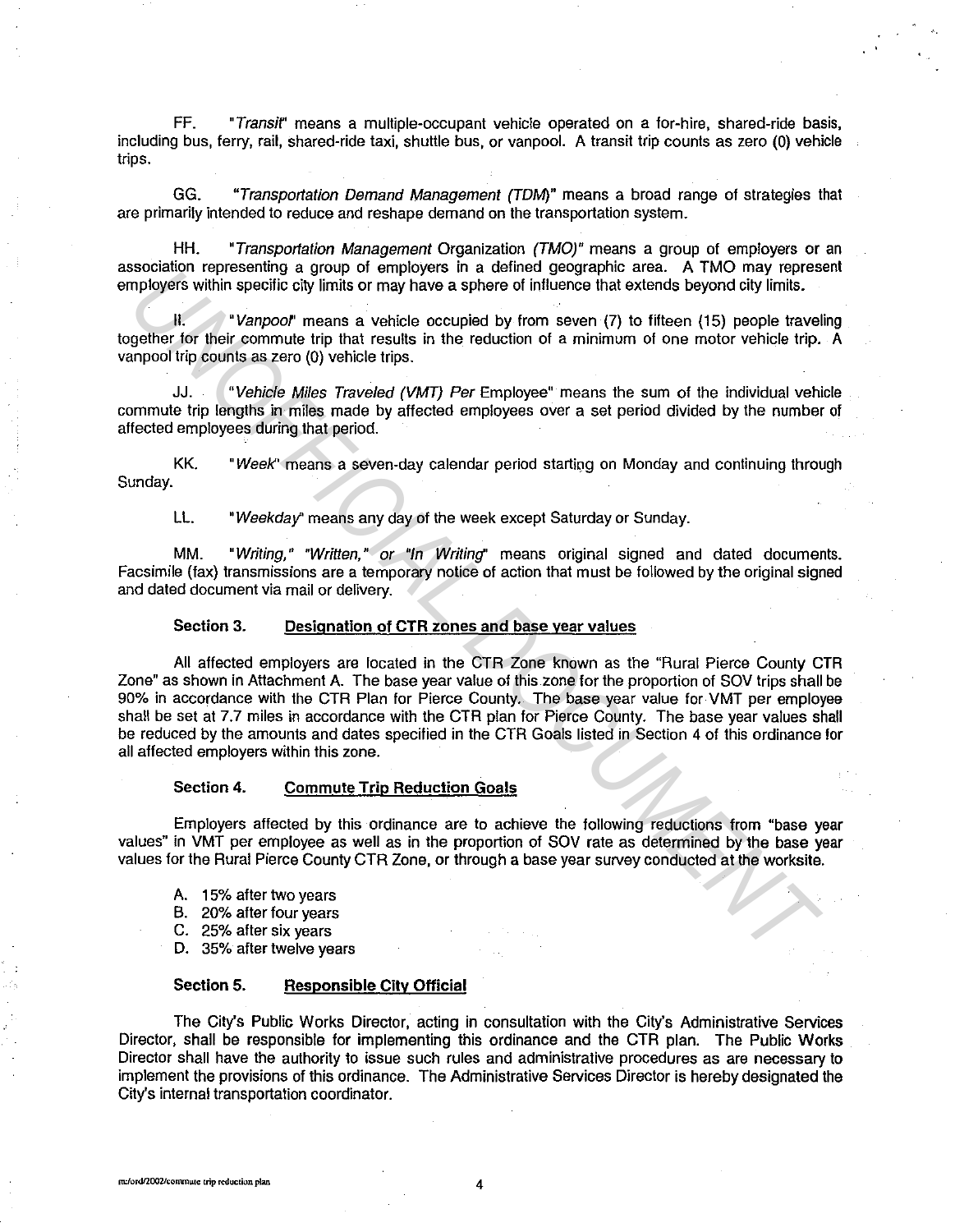### **Section 6. Applicability**

The provisions of this ordinance shall apply to any affected employer at any single worksite within the corporate limits of the City of University Place.

# **Section 7. Determination of Affected Employer Status**

## A. Employer Notification

- **1.** In addition to the City's established public notification for adoption of an ordinance, a notice of availability of a summary of this ordinance, a notice of the requirements and criteria for affected employers to comply with the ordinance, and subsequent revisions shall be published at least once in the City's official newspaper not more than 30 days after passage of this ordinance or revisions.
- 2. Known affected employers located in the City are to receive written notification that they are subject to this ordinance. Such notice shall be addressed to the company's chief executive officer, senior official, or CTR manager at the worksite. Such notification shall be at least 180 days prior to the due date for submittal of their CTR program.
- 3. Affected employers that, for whatever reason, do'not receive notice within 30 days of passage of the ordinance and are either notified or identify themselves to the City within 180 days of the passage of the ordinance will be granted an extension to assure up to 180 days within which to develop and submit a CTR program.
- 4. Affected Employers that have not been identified or do not identify themselves within 180 days of the passage of the ordinance and do not submit a CTR program within 180 days from the passage of the ordinance are in violation of this ordinance.

### B. New Affected Employers

Employers that meet the definition of "affected employer" in this ordinance must identify themselves to the City within 180 days of either moving into the boundaries of the City of University Place or growing in employment at a worksite to one hundred (100) or more affected employees. Such employers shall be given 180 days to develop and submit a CTR program. Employers that do not identify themselves within 180 days are in violation of this ordinance. motice of availability of a summary of this ordinance, a notice of the requirements and the state of the state of the matter of the state of the state of the state of the state of the state of the state of the state of the

#### C. Change in Status as an Affected Employer

Any of the following changes in an employer's status will change the employer's CTR program requirements:

- 1. If an employer initially designated as an affected employer no longer employs one hundred (100) or more affected employees and expects not to employ one hundred (100) or more affected employees for the next twelve (12) months, that employer is no longer an affected employer. It is the responsibility of the employer to notify the City that it is no longer an affected employer.
- 2. If the same employer returns to the level of one hundred (100) or more affected employees within the same twelve (12) months, that employer will be considered an affected employer for the entire 12 months and will be subject to the same program requirements as other affected employers.
- 3. If the same employer returns to the level of one hundred (100) or more affected employees twelve (12) or more months after its change in status to an "unaffected"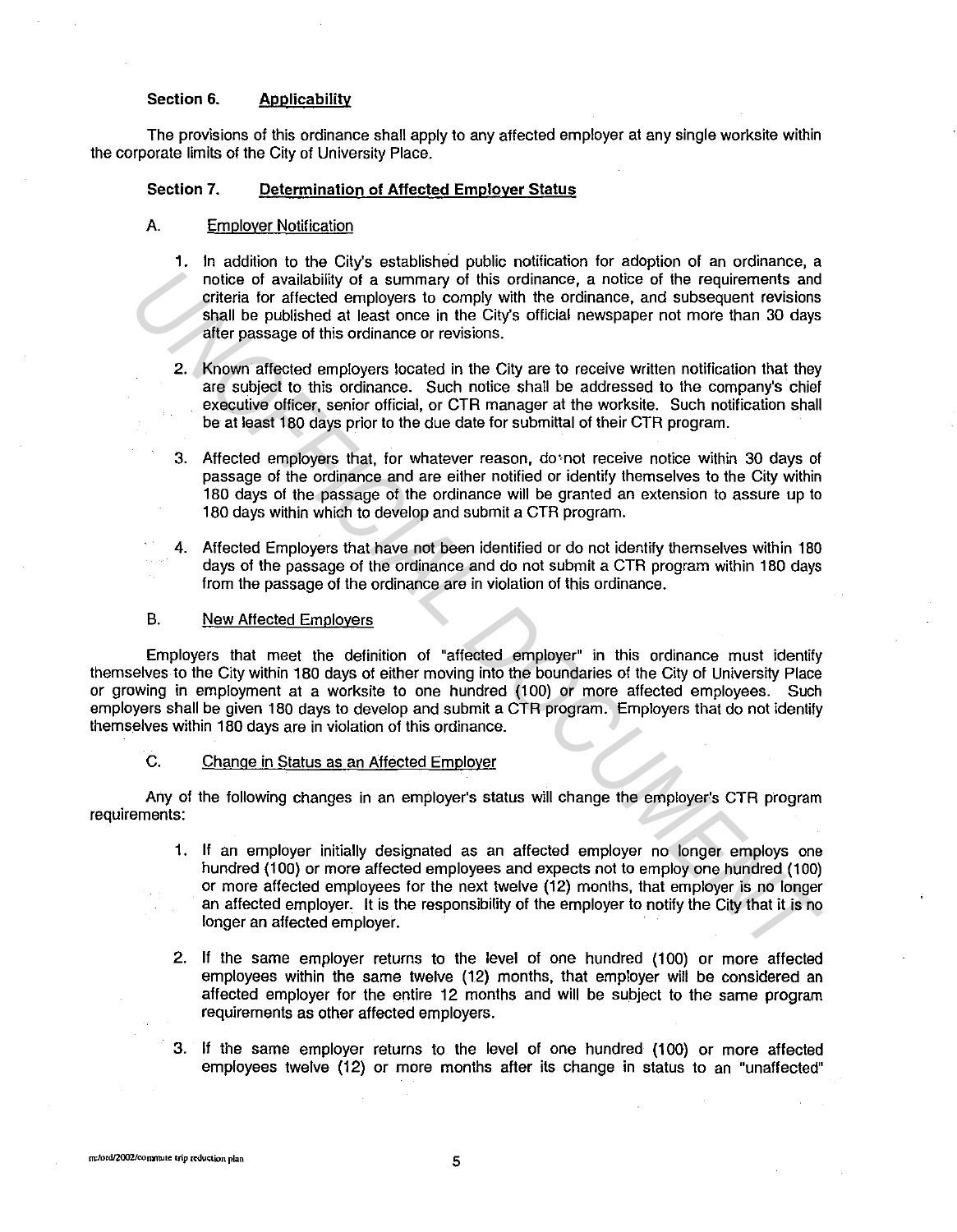employer, that employer shall be treated as a new affected employer and will be subject to the same program requirements as other new affected employers.

# Section 8. Requirements for Employers

### A. Good Faith Effort

An affected employer is required to make a good faith effort, as defined in RCW 70.94.534(2) and this ordinance, to develop and implement a CTR program that will encourage its employees to reduce VMT per employee and SOV commute trips.

## B. CTR Program Description

The employer shall submit a description of its program to the City. At a minimum, the employer's description must include: 1) general description of the employment site location, transportation characteristics, and surrounding services, including unique conditions experienced by the employer or its employees; 2) number of employees affected by the CTR program; 3) documentation of compliance with the mandatory CTR program elements (as described in subsection C of this section); 4) description of the additional elements included in the CTR program (as described in subsection C of this section); and 5) schedule of implementation, assignment of responsibilities, and commitment to provide appropriate resources. **UT por employee and SOV commute trips.**<br> **B.** CTR Program Description of its program to the City. At a minimum, the employes and SOV commute trips.<br>
B. CTR Program Description of its program to the City. At a minimum, the

The CTR program description presents the strategies to be undertaken by an employer to achieve the commute trip reduction goals for each goal year. Employers are encouraged to consider innovative strategies and combine program elements in a manner that will best suit their location, site characteristics, business type, and employees' commuting needs. Employers are further encouraged to cooperate with each other and to form or use transportation management organizations in developing and implementing CTR programs.

# C. CTR Program Elements

Each employer's CTR program shall include the following mandatory elements:

1. Transportation Coordinator

The employer shall designate a transportation coordinator to administer the CTR program. The coordinator's and/or designee's name, location, and telephone number must be displayed prominently at each affected worksite. The coordinator shall oversee all elements of the employer's CTR program and act as liaison between the employer and the City. The objective is to have an effective transportation coordinator presence at each worksite; an affected employer with multiple sites may have one transportation coordinator for all sites.

2. Information Distribution

Information about alternatives to SOV commuting shall be provided to employees at least once a year. Each employer's program description and annual report must report the information to be distributed and the method of distribution.

3. Annual Progress Report

The CTR program must include an annual review of employee commuting and progress and good faith efforts toward meeting the SOV reduction goals. Affected employers shall file an annual progress report with the City in accordance with the format established by the City and consistent with the CTR Task Force Guidelines. The report shall describe each of the CTR measures that were in effect for the previous year, the results of any commuter surveys undertaken during the year, and the number of employees participating in CTR programs. Within the report, the employer should evaluate the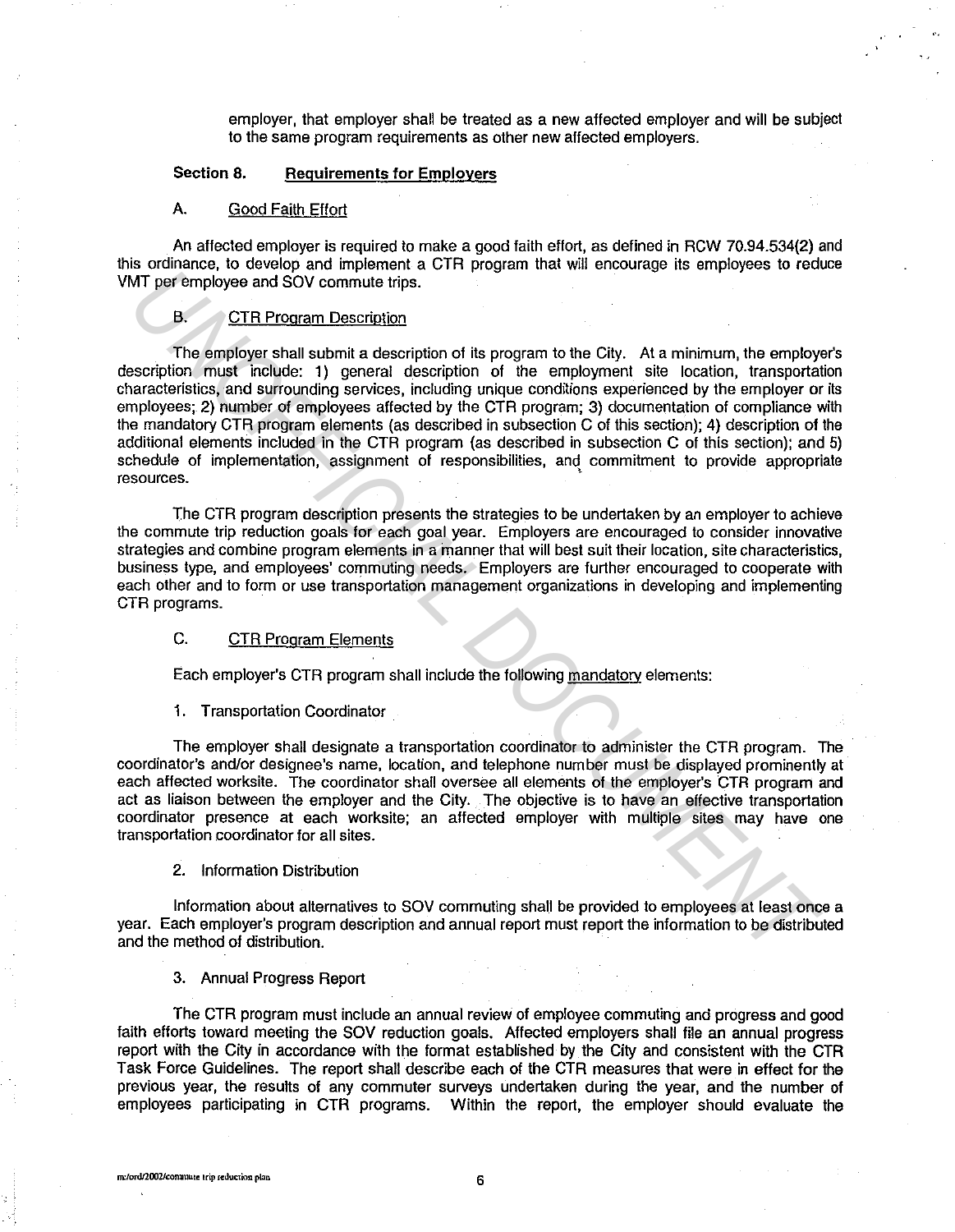effectiveness of the CTR program and, if necessary, propose modifications to achieve the CTR goals. Survey information or approved alternative information must be provided in the reports submitted in the second, fourth, sixth, eighth, tenth, and twelvth years after implementation begins. The employer should contact the City for the format of the report.

## 4. Additional Program Elements

In addition to the specific program elements described above, the employer's CTR program shall include additional elements as needed to meet CTR goals. Elements may include, but are not limited to, one or more of the following:

- a. Provision of preferential parking or reduced parking charges, or both, for high-occupancy vehicles;
- b. Instituting or increasing parking charges for SOVs;
- c. Provision of commuter ride matching services to facilitate employee ride-sharing for commute trips;
- d. Provision of subsidies for transit fares;
- e. Provision of vans for vanpools;
- f. Provision of subsidies for carpools or van pools;
- g. Permitting the use of the employer's vehicles for carpooling or vanpooling;
- h. Permitting flexible work schedules to facilitate employees' use of transit, carpools, or ·vanpools;
- i. Cooperation with transportation providers to provide additional regular or express service to the worksite;
- j. Construction of special loading and unloading facilities for transit, carpool, and vanpool users;
- k. Provision of bicycle parking facilities, lockers, changing areas, and showers for employees who bicycle or walk to work;
- I. Provision of a program of parking incentives such as a rebate for employees who do not use the parking facilities;
- m. Establishment of a program to permit employees to work part- or full-time at home or at an alternative worksite closer to their homes;
- n. Establishment of a program of alternative work schedules, such as a compressed work week which reduces commuting; and
- o. Implementation of other measures designed to facilitate the use of high-occupancy vehicles, such as on-site day care facilities and emergency taxi services.

## **Section 9. Record Keeping**

Affected employers shall include a list of the records they will keep as part of the CTR program they submit to the City for approval. Employers will maintain all records listed in their CTR program for a minimum of 24 months. The City and the employer shall agree on the record keeping requirements as part of the accepted CTR program. **Exploring or interembrain parking or reduced parking charges, or both, for high-occupancy**<br> **United the transformation of commuter ride matching services to facilitate employee ride-sharing for<br>
C. Provision of commute ri** 

#### **Section 10. Schedule and Process for CTR Reports**

#### A. CTR Program

Not more than 180 days after the adoption of this ordinance, or within six months after an employer qualifies under the provisions of this ordinance, the employer shall develop a CTR program and shall submit to the City a description of that program for review.

### B. Document Review

The City shall provide the employer with written notification if a CTR program is deemed unacceptable. The notification must give cause for any rejection. **If** the employer receives no written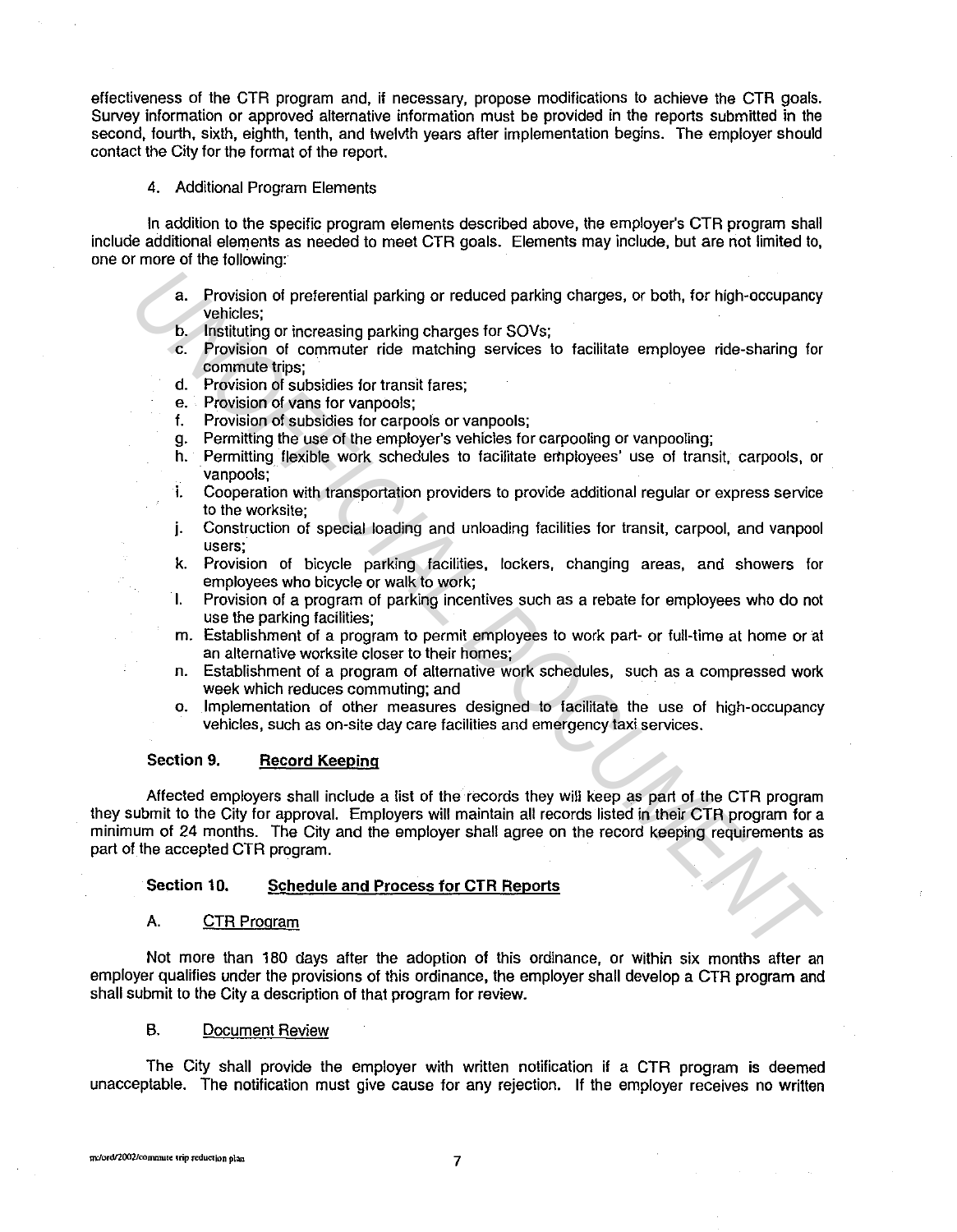notification of extension of the review period of its CTR program or comment on the CTR program or annual report within 90 days of submission, the employer's program or annual report is deemed accepted. The City may extend the review period up to 90 days. The implementation date for the employer's CTR program will be extended an equivalent number of days.

### C. CTR Annual Progress Reports

Upon review of an employer's initial CTR program, the City shall establish the employer's annual reporting date, which shall not be less than 12 months from the day the program is submitted. Each year on the employer's reporting date, the employer shall submit to the City its annual CTR report.

## D. Extensions

An employer may request additional time to submit a CTR program or CTR annual progress report, or to implement or modify a program. Such requests shall be via written notice at least 30 days before the due date for which the extension is being requested. Extensions not to exceed 90 days shall be considered for reasonable causes. The City shall grant or deny the employer's extension request by written notice within 10 working days of its receipt of the extension request. If there is no response issued to the employer, an extension is automatically granted for 30 days. Extensions shall not exempt an employer from any responsibility in meeting program goals. Extensions granted due to delays or difficulties with any program element(s) shall not be cause for discontinuing or failing to implement other program elements. An employer's annual reporting date shall not be adjusted permanently as a result of these extensions. An employer's annual reporting date may be extended at the discretion of Public Works Director. From extending that the content in the match of the content in the content in the proposition of the match of the match of the match of the match of the match of the match of the match of the match of the match of the matc

# E. Implementation of Employer's CTR Program

Unless extensions are granted, the employer shall implement its approved CTR program not more than 180 days after the program was first submitted to the City. Implementation of the approved program modifications shall begin within 30 days of the final decision or 180 days from submission of the CTR program or CTR annual report, whichever is greater.

### Section 11. Modification of CTR Program Elements

Any affected employer may submit a request to the City for modification of CTR program elements, other than the mandatory elements specified in this ordinance, including record keeping requirements. Such request may be granted if one of the following conditions exist:

A. The employer can demonstrate it would be unable to comply with the CTR program elements for reasons beyond the control of the employer, or

B. The employer can demonstrate that compliance with the program elements would constitute. an undue hardship. This may include evidence from employee surveys administered at the worksite: first, in the base year, showing that the employer's own base year values of VMT per employee and SOV rates were higher than the CTR zone average; and/or secondly, in the goal measurement year(s), showing that the employer has achieved reductions from its own base values that are comparable to the reduction goals established for the employer's CTR zone.

#### Section 12. Program Modification Criteria

The following criteria for achieving goals for VMT per employee and proportion of SOV trips shall be applied in determining requirements for employer CTR program modifications:

A. If an employer meets either or both goals, the employer has satisfied the objectives of the CTR plan and will not be required to modify its CTR program;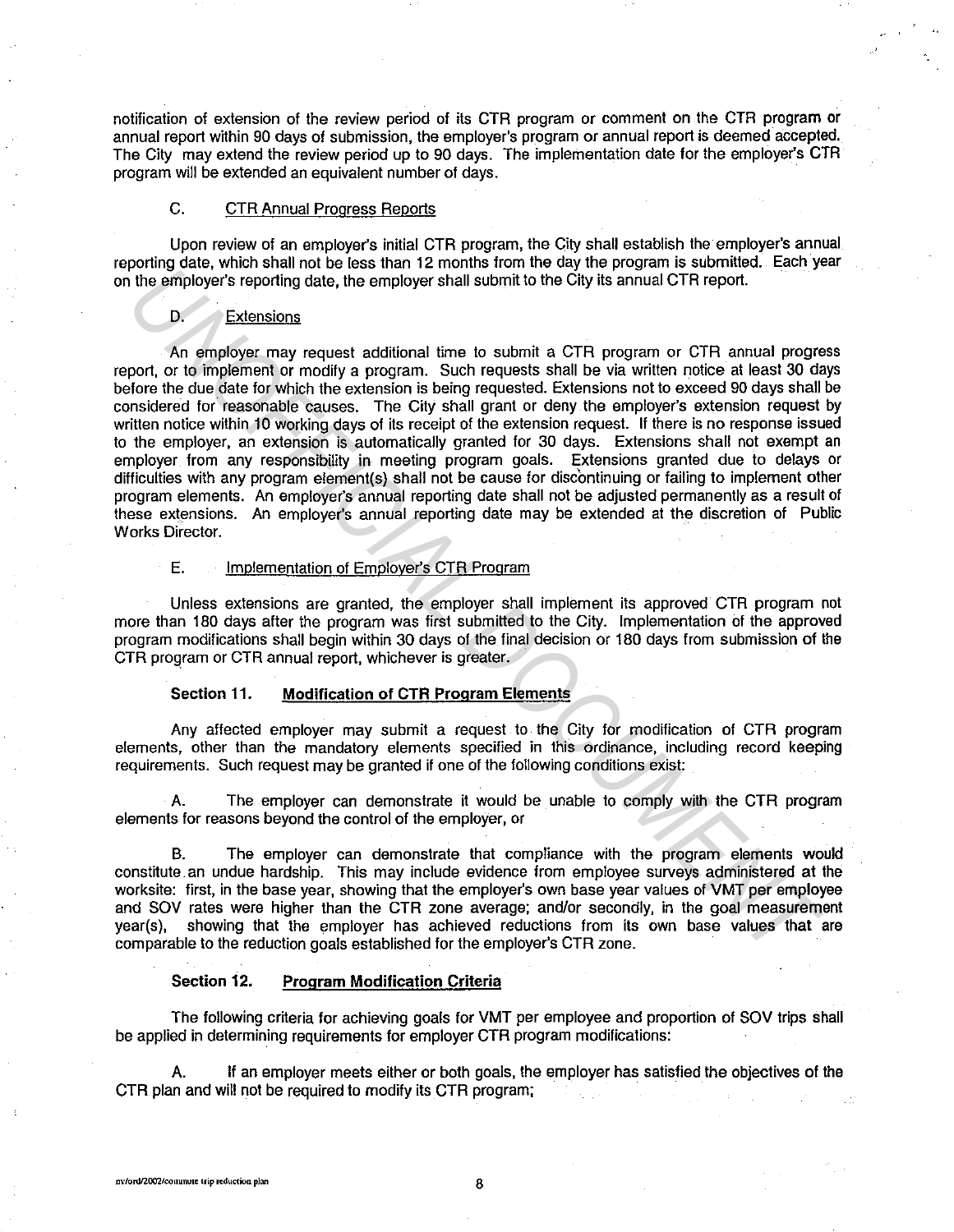B. If an employer makes a good faith effort, as defined in RCW 70.94.534(2) and this ordinance, but has not met or is not likely to meet the applicable SOV or VMT goal, the City shall work collaboratively with the employer to make modifications to its CTR program. After agreeing on modifications, the employer shall submit a revised CTR program description to the City for approval within 30 days of reaching agreement.

C. If an employer fails to make a good faith effort as defined in RCW 70.94.534(2) and this ordinance, and fails to meet the applicable SOV or VMT reduction goal, the City shall work collaboratively with the employer to identify modifications to the CTR program and shall direct the employer to revise its program within 30 days to incorporate the modifications. In response to the recommended modifications, the employer shall submit a revised CTR program description, including the requested modifications or equivalent measures, within 30 days of receiving written notice to revise its program. The City shall review the revisions and notify the employer of acceptance or rejection of the revised program. If a revised program is not accepted, the City will send written notice to that effect to the employer within 30 days and, if necessary, require the employer to attend a conference with program review staff for the purpose of reaching a consensus on the required program. A final decision on the required program will be issued in writing by the City within 10 working days of the conference.

## **Section 13. Exemptions and Goal Modifications**

### A. Worksite Exemptions

An affected employer may request the City to grant an exemption from all CTR program requirements or penalties for a particular worksite. The employer must demonstrate that it would experience undue hardship in complying with the requirements of the ordinance as a result of the characteristics of its business, its work force, or its location(s). An exemption may be granted if and only if the affected employer demonstrates that it faces extraordinary circumstances, such as bankruptcy, and is unable to implement any measures that could reduce the proportion of SOV trips and VMT per employee. Exemptions may be granted by the City at any time based on written notice provided by the affected employer. The notice should clearly explain the conditions for which the affected employer is seeking an exemption from the requirements of the CTR program. The City shall review annually all employers receiving exemptions, and shall determine whether the exemption will be in effect during the following program year. mployee final submit a revised CTR program description, including the requested modifications or model of a modification of the constrained modification of the modification of the modification of the modification of the co

#### B. Employee Exemptions

Specific employees or groups of employees who are required to drive alone to work as a condition of employment may be exempted from a worksite's CTR program. Exemptions may also be granted for employees who work variable shifts throughout the year and who do not rotate as a group to identical shifts. The City will use the criteria identified in the CTR Task Force Guidelines to assess the validity of employee exemption requests. The City shall review annually all employee exemption requests, and shall determine whether the exemption will be in effect during the following program year.

### C. Modification of CTR Program Goals

- 1. An affected employer may request that the City modify its CTR program goals. Such requests shall be filed in writing at least 60 days prior to the date the worksite is required to submit its program description or annual report. The goal modification request must clearly explain why the worksite is unable to achieve the applicable goal. The worksite must also demonstrate that it has implemented all of the elements contained in its approved CTR program.
- 2. The City will review and grant or deny requests for goal modifications in accordance with procedures and criteria identified in the CTR Task Force Guidelines.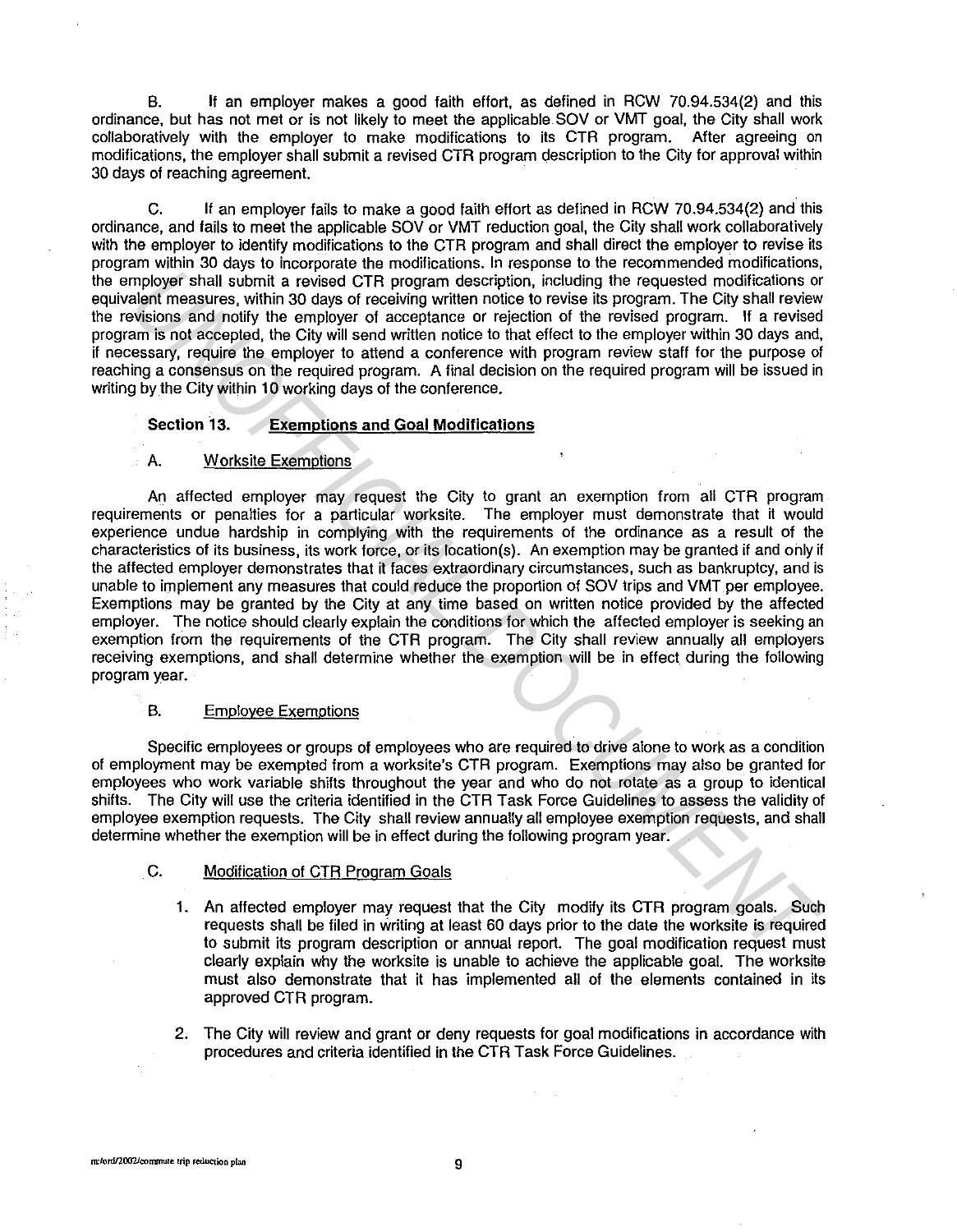3. An employer may not request a modification of the applicable goals until one year after City approval of its initial program description or annual report.

# Section 14. Credit For Transportation Demand Management Efforts

### A. Leadership Certificate

As public recognition for their efforts, employers with VMT per employee and proportion of SOV trips lower than the zone average will receive a Commute Trip Reduction Certificate of Leadership from the City.

### B. Credit For Programs Implemented Prior to the Base Year

Employers with successful TOM programs implemented prior to the base year may be eligible to apply for program exemption credit, which exempts them from most program requirements. Affected employers wishing to receive credit for the results of existing TOM efforts may do so by applying to the City within 90 days of the adoption of this ordinance. Application shall include data from a survey of employees or equivalent to establish the applicant's VMT per employee and proportion of SOV trips. The survey or equivalent data shall conform to all applicable standards established in the CTR Task Force Guidelines. The employer shall be considered to have met the first measurement goals if their VMT per employee and proportion of SOV trips are equivalent to a 12 percent or greater reduction from the final base year CTR zone values. This three percentage point credit applies only to the first measurement goals. City.<br> **Example 19** City.<br> **Example 19** Expressive Englished For Programs implemented Prior to the Base Year<br> **Example 19** Expressive increases in the average stream from most program requirements. Affect<br>phylogers withing

# C. Program Exemption Credit

Affected employers may apply for program exemption credit for the results of past or current TOM efforts by applying to the City within 90 days of adoption of the applicable CTR ordinance, or as part of any annual report. Application shall include results from a survey of employees, or equivalent information that establishes the applicant's VMT per employee and proportion of *SOV* trips. The survey or equivalent information shall conform to all applicable standards established in the CTR Task Force Guidelines.

Employers that apply for credit and whose VMT per employee and proportion of SOV trips are equal to or less than goals for one or more future goal years, and commit in writing to continue their current level of effort, shall be exempt from the requirements of the ordinance except for the requirements to report performance in the measurement years (Section 8 of this ordinance). If any of these reports indicate the employer does not satisfy the next applicable goal(s), the employer shall immediately become subject to all requirements of the CTR ordinance.

### Section 15. Enforcement

#### A. Compliance

For purposes of this section, compliance shall mean submitting all required reports and documentation at the prescribed times and fully implementing in good faith all provisions in an approved CTR program.

#### B. Violations

The following constitute violations if the deadlines established in this ordinance are not met:

- 1. Failure to develop and/or submit on time a complete CTR program, including:
	- a. Employers notified or that have identified themselves to the City within 180 days of the ordinance being adopted and that do not submit a CTR program within 180 days from the notification or self-identification;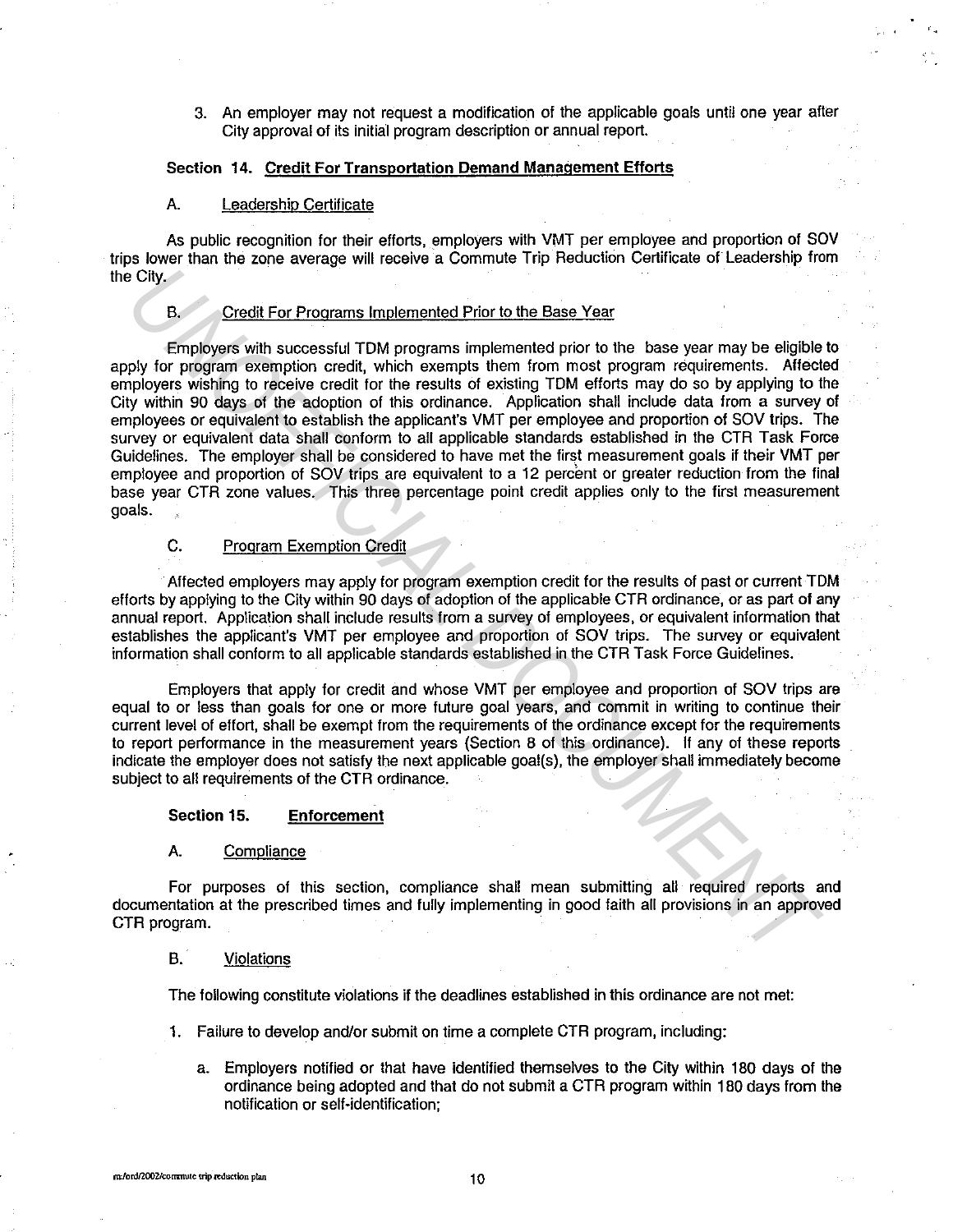b. Employers not identified or self-identified within 180 days of the ordinance being adopted and that do not submit or implement a CTR program within 180 days from the adoption of the ordinance;

2. Failure to implement an approved CTR program, unless the program elements that are carried out can be shown through quantifiable evidence to meet or exceed VMT and SOV goals as specified in ordinance;

3. Failure to make a good faith effort, as defined in Chapter 70.94.534 RCW and this ordinance(2); or

4. Failure to revise a CTR program as defined in Chapter 70.94.534(4) RCW and this ordinance.

# C. Penalties

1. Any violation of any provision of this ordinance, or failure to comply with any of the requirements of this ordinance, shall be a civil violation subject to a civil penalty of \$250 for each violation, provided that no affected employer with an approved CTR program shall be subject to any penalty or be held liable for failure to attain the applicable SOV or VMT goals if they have made a good faith effort as defined in Chapter 70.94.534(4) RCW and this ordinance. Each day that a violation continues shall constitute a separate violation. **Example 12**<br> **Example 12**<br> **U.e.** Failure to ravise a CTR program as defined in Chapter 70.94.534(4) RCW and this<br>
10.<br>
10.<br>
C. Penalties<br>
20.<br>
C. Penalties<br>
20.<br>
C. Penalties<br>
20.<br>
C. Penalties<br>
20.<br>
C. Penalties<br>
20.<br>
C

2. An affected employer shall not be liable for civil penalties if failure to implement an element of a CTR program was the result of an inability to reach agreement with a certified collective bargaining agent under applicable laws where the issue was raised by the employer and pursued in good faith. Unionized employers shall be presumed to act in good faith compliance if they:

> a. Propose to a recognized union any provision of the employer's CTR program that is subject to bargaining as defined by the National Labor Relations Act; and

b. Advise the union of the existence of the statute and the mandates of the CTR program approved by the City and advise the union that the proposal being made is necessary for compliance with state law (Chapter 70.94.531 RCW).

# D. Appeals

 $\tilde{\mathcal{Q}}$ 

An affected employee may appeal final administrative decisions made by the City in the implementation and application of the provisions of this ordinance for such employer. Such appeals must be filed with the City Clerk's Office within 20 days of receipt of the decision being appealed. Appeals will be heard by the City's Hearing Examiner in accordance with Chapter 2.20 UPMC. Determinations made by the Hearing Examiner in the review of such appeals shall be based on consistency with RCW 70.94.521-551.

### **Section 16. Severability**

If any provision of this Ordinance or its application to any person or circumstance is held invalid, the remainder of the Ordinance or"the application of the provision to other persons or circumstances by a court of competent jurisdiction shall not be affected.

## **Section 17. Publication and Effective Date**

A summary of this Ordinance consisting of its title shall be published in the official newspaper of the City. This Ordinance shall be effective five (5) days after its publication.

m:/ord/2002/contanue trip reduction plan **11** 1